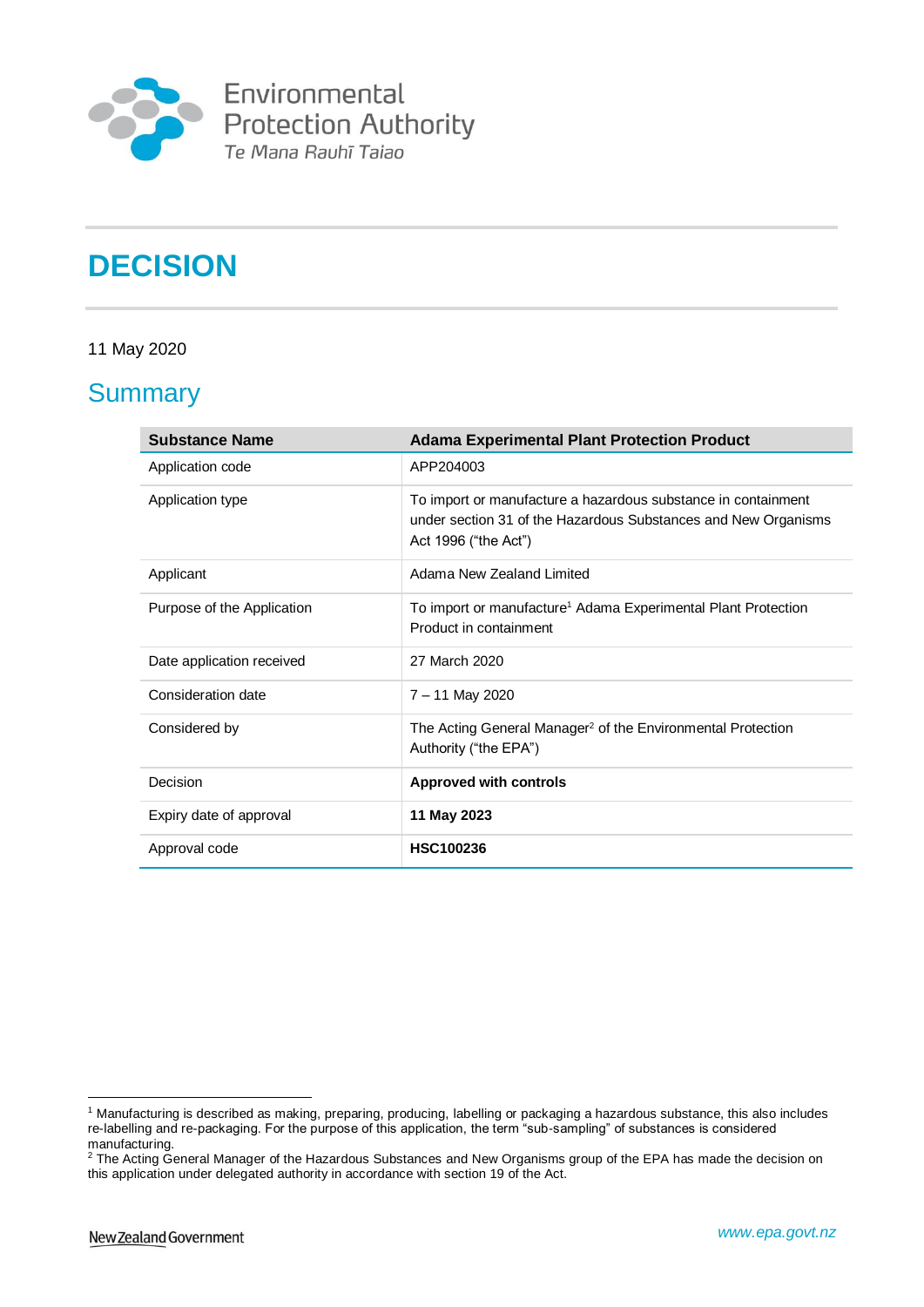## 1. Background

- 1.1. Adama New Zealand Limited ('the applicant") sought approval under section 32 of the Act to import one hazardous substance ("the substance") in containment.
- 1.2. This substance is a herbicide and contains three active ingredients. Two active ingredients are present in currently approved substances and one active ingredient does not have an individual approval and is considered to be non-hazardous.
- 1.3. The applicant intends to use the substance in small-scale field trials and laboratory studies in order to evaluate the efficacy, safety and residue profile of the compound. This is trialled with the intention of obtaining EPA approval and Agricultural Chemicals and Veterinary Medicines (ACVM) registration.

### 2. Process

### **Application receipt**

2.1. The application was formally received on 27 March 2020 under section 31 of the Act.

**Information available for consideration**

- 2.2. The information available for the consideration includes the:
	- application form
	- confidential appendices to the application, including information on the substance
	- EPA staff advice memorandum.
- 2.3. The available information is sufficient to assess the application.

### 3. Hazardous properties

- 3.1. The applicant submitted information on the hazards of the substance for which approval is sought. It is noted that this is an experimental substance, and as such there is insufficient information available for the hazard classifications of the substance to be determined.
- 3.2. Based on the available information, this substance may cause adverse effects to human health and the environment. The potential adverse effects are expected to be similar to other plant protection substances that are already approved under the Act for import or manufacture with controls.

### 4. Assessment of risks

- 4.1. The applicant has proposed a containment system and information on how they intend to address the risks from the following:
	- To limit the likelihood of escape of any contained hazardous substances or contamination of the facility by hazardous substance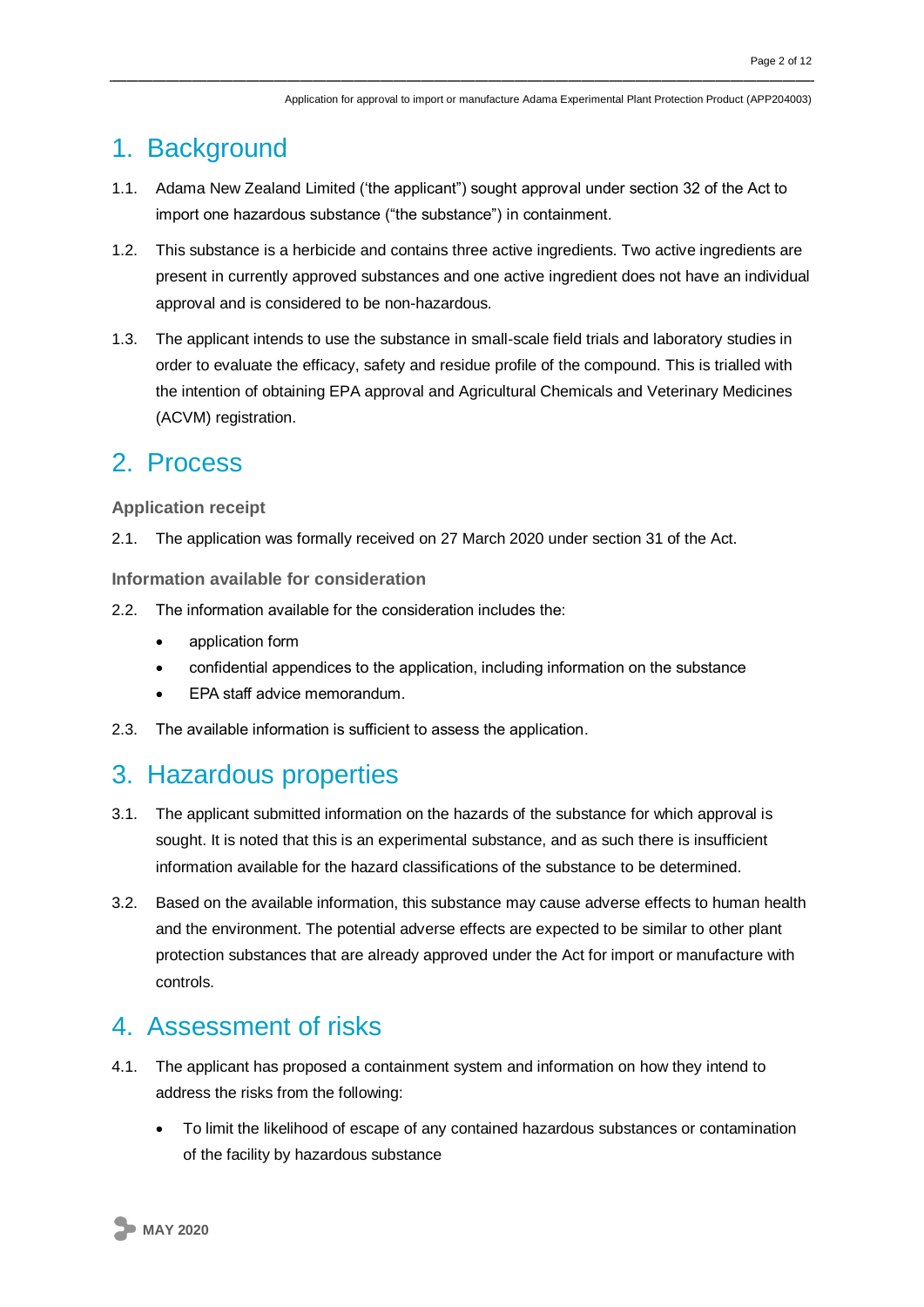- To exclude organisms from a facility or to control organisms within a facility
- To exclude unauthorised people from a facility
- To prevent unintended release of the substance by experimenters working with a substance
- To control the effects of an accidental release of the substance
- Inspection and monitoring requirements of the containment facility
- 4.2. The EPA considered the applicant's assessment and determined that the substance may pose risks such as, but not limited to, those detailed below.

**Risks to human health and the environment**

- 4.3. The substance may cause adverse effects to human health and the environment if people or non-target organisms are exposed to the substance.
- 4.4. The substance could potentially contaminate waterways, groundwater, soil or neighbouring properties. These potential exposures could result from an incident during importation, manufacture, storage, transport, application, or disposal of the substance. The risk of an incident occurring with the proposed controls in place is considered negligible.
- 4.5. The likely route for human exposure is through oral or dermal contact while handling the substance. However, it is unlikely that people using the substance will be exposed in this way provided that risk mitigation measures are in place. These measures include the use of personal protective equipment (PPE), and qualification requirements for people preparing and handling the substance.
- 4.6. There is also a risk that members of the public may be exposed to the substance. This is mitigated by controls that limit access to the field trial sites to authorised personnel only. Field trials are limited to sites that do not include land or facilities that the public can legally access without permission.
- 4.7. Non-target animals foraging within the field trial site may be exposed to the substance either via contact with or consumption of treated produce or vegetation. This is mitigated by a control that specifies that trial sites that are at risk of entry by grazing animals must be secured by stockproof fencing. The approval holder is also required to ensure that non-target species are not adversely affected by the use of the substance.
- 4.8. With the controls in Appendix A and restrictions under other relevant legislation, the risks to human health and the environment posed by the importation or manufacture of the substance (in containment) are negligible.
- 4.9. There are also requirements under the Health and Safety at Work Act 2015 and associated regulations. Note: the Health and Safety at Work Requirements are not set under this approval but apply in their own right.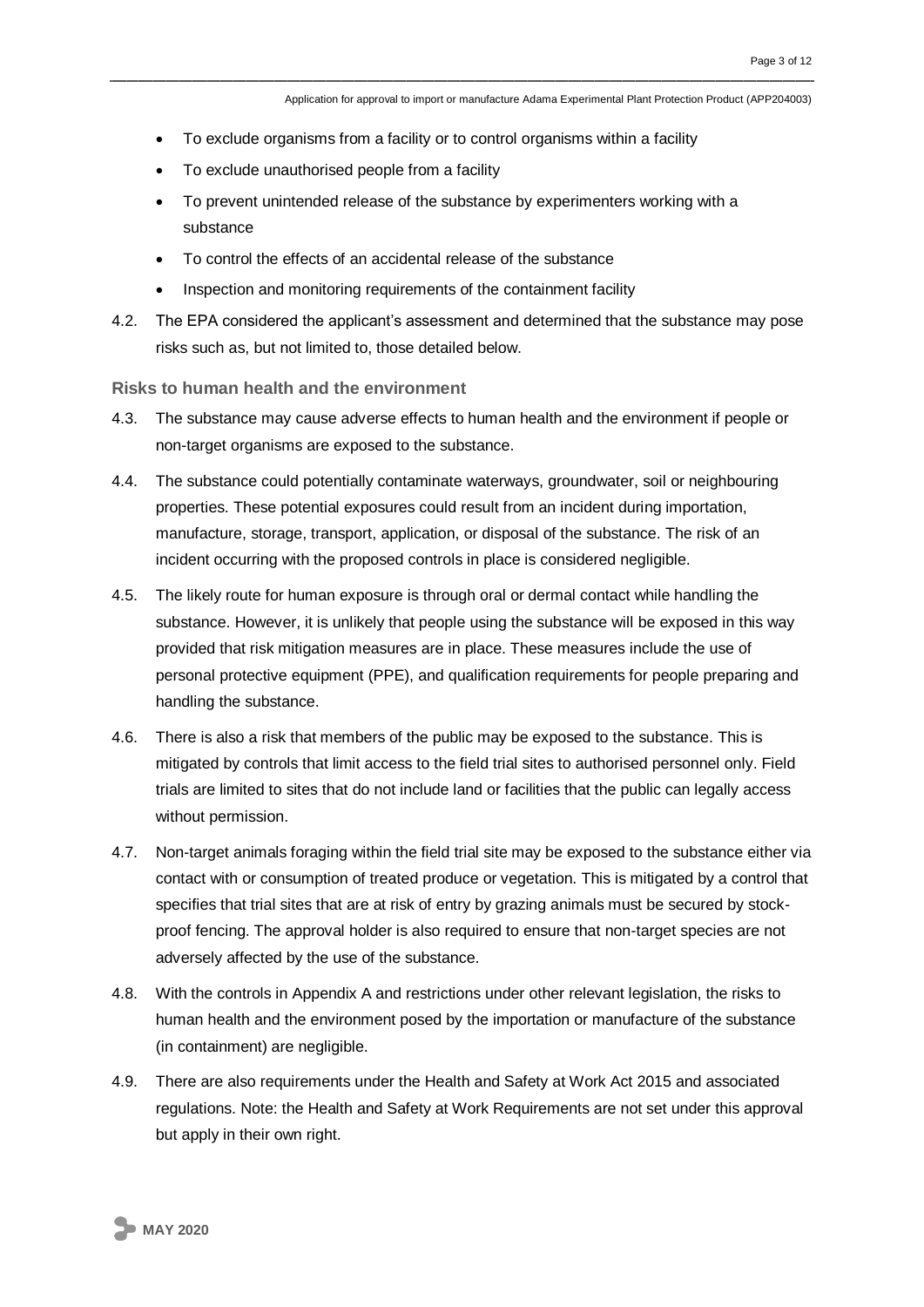**Risks to the relationship of Māori to the environment**

- 4.10. The potential effects of the substances on the relationship of Māori to the environment have been assessed in accordance with sections 5(b), 6(d) and 8 of the Act. Under these sections all persons exercising functions, powers and duties under this Act shall recognise and provide for the maintenance and enhancement of people and communities to provide for their cultural wellbeing, and; take into account the relationship of Māori and their culture and traditions with their ancestral lands, water, taonga and the principles of the Treaty of Waitangi (Te Tiriti o Waitangi).
- 4.11. It is unlikely that the importation or manufacture of the substance in containment will impact on Māori culture or traditional relationships with the environment.
- 4.12. If the substance is managed in accordance with the controls in Appendix A, it would be likely to be consistent with the principles of the Treaty of Waitangi, particularly the principle of active protection.

**Assessment of risks to society, the community and the market economy**

4.13. No risks to society, communities or the market economy were identified from importing or manufacturing the substance in containment.

**New Zealand's international obligations**

4.14. None of New Zealand's international obligations were identified as being impacted by importing or manufacturing the substance in containment.

### 5. Assessment of containment

#### **Purpose of the approval**

- 5.1. Under section 32 of the Act, a containment approval may only be granted if the application is for one of the purposes specified in section 30 of the Act.
- 5.2. The applicant notes that the purpose of this application is to conduct research and development on the substance, in accordance with section 30(b) and section 30(ba) of the Act. The application is therefore eligible for consideration under section 32 of the Act.

#### **Adequacy of containment**

- 5.3. Section 32(1) of the Act requires that the substance can be adequately contained. The potential for the substance to escape from containment was assessed by taking into account the containment system proposed by the applicant and the potential pathways for release of the substance.
- 5.4. Section 32(2) of the Act specifies that a containment approval for a hazardous substance must include controls for each of the applicable matters specified in Schedule 3. The approval may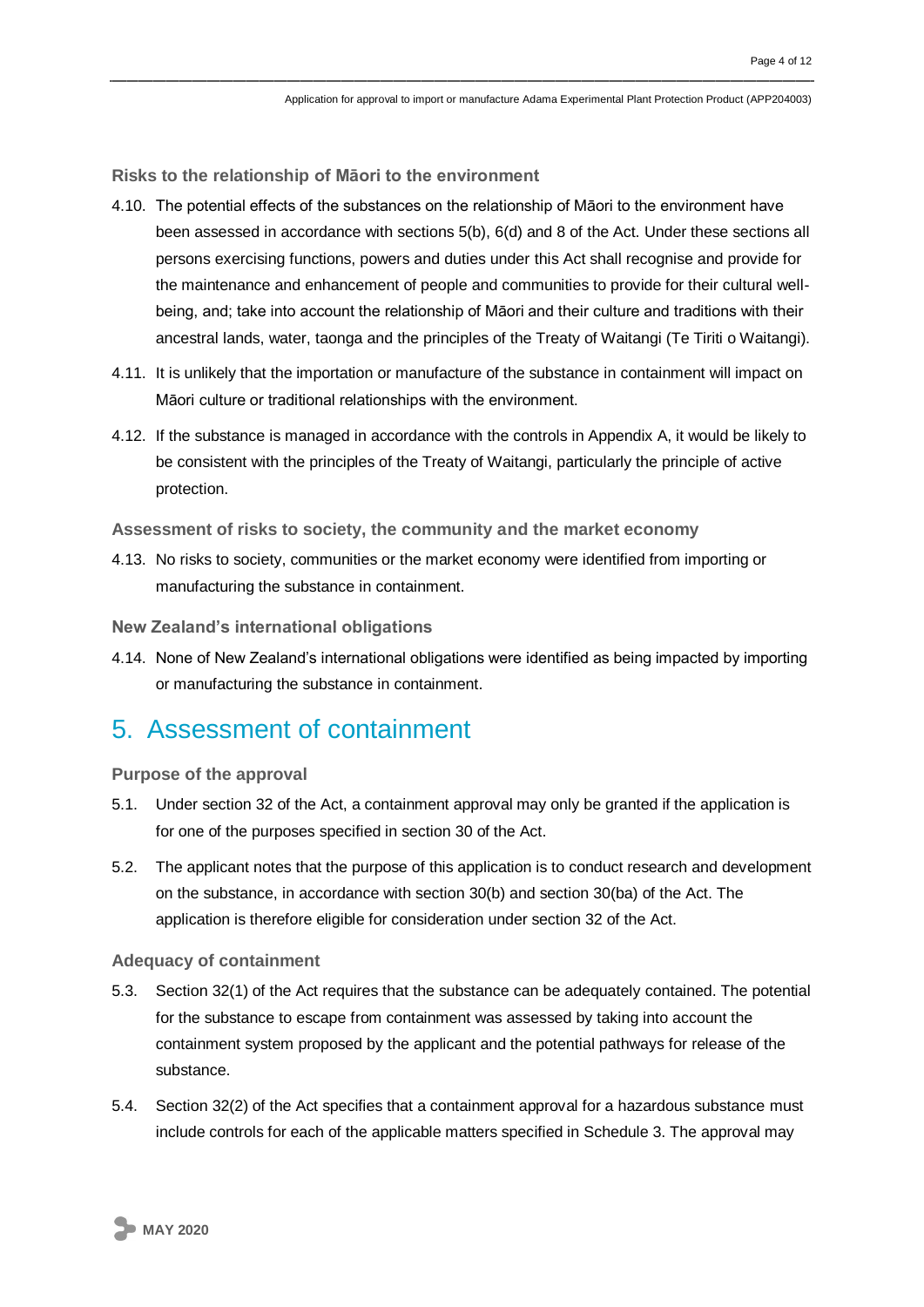also include controls that provide for any other matters in order to give effect to the purpose of the Act.

- 5.5. Applying the Schedule 3 requirements and using the information provided by the applicant, a set of controls was developed to ensure adequate containment of the substance.
- 5.6. The applicant was provided with the proposed controls and given an opportunity to comment. The applicant has accepted the proposed controls.
- 5.7. Having considered all the applicable matters, the EPA has determined that the substance can be imported or manufactured in containment, provided that the controls in Appendix A are complied with.

### 6. Decision

- 6.1. Pursuant to section 32 of the Act, I have considered this application for an approval to import or manufacture Adama Experimental Plant Protection Product in containment. I have applied the relevant sections of the Act and clauses of the Hazardous Substances and New Organisms (Methodology) Order 1998.
- 6.2. I am satisfied that Adama Experimental Plant Protection Product can be adequately contained with the controls in Appendix A.
- 6.3. Therefore, the application to import or manufacture Adama Experimental Plant Protection Product in containment is granted until **11 May 2023**.



**Dr Clark Ehlers Date: 11 May 2020** Acting General Manager, HSNO, EPA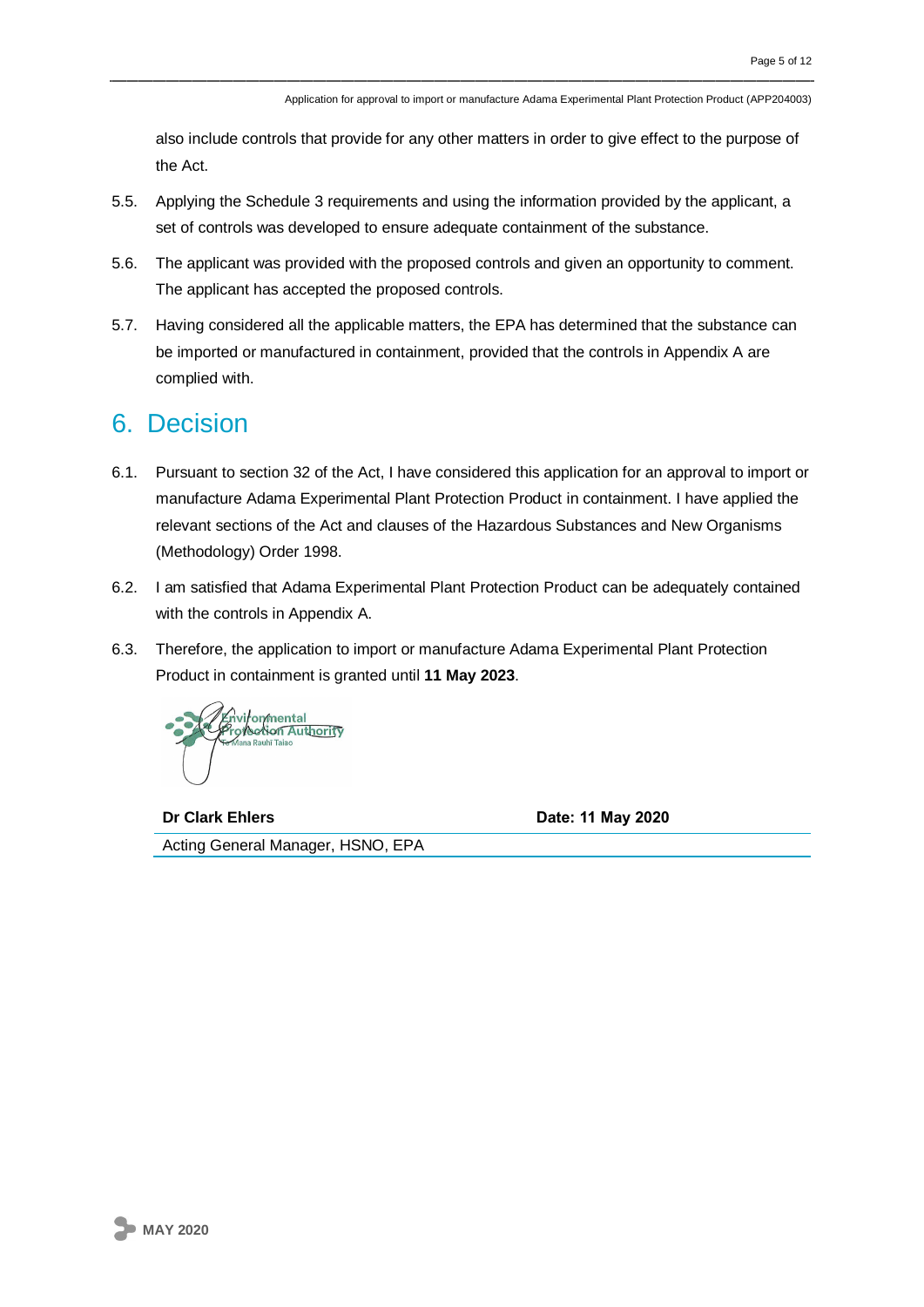# Appendix A: Controls applying to the importation or manufacture of Adama Experimental Plant Protection **Product**

### **General**

- 1. In these controls, "approval holder" refers to Adama New Zealand Limited.
- 2. In these controls, "substance" refers to, and is limited only to, Adama Experimental Plant Protection Product.
- 3. Adama Experimental Plant Protection Product consists of one formulation declared with application APP204003. This substance is summarised in confidential Appendix B.

#### **Accountability**

4. The approval holder must ensure compliance with all the controls in this approval.

#### **Requirement for containment**

5. The substance must be in containment at all stages of its life cycle in New Zealand.

#### **Limitations**

- 6. This approval expires on **11 May 2023**.
- 7. The approval holder must ensure that the nature of the field trials and laboratory testing of the substance are in accordance with the activities proposed in application APP204003, unless otherwise specified by the controls on this approval.
- 8. Over the term of this approval, the approval holder may import or manufacture up to five kilograms or five litres of the substance covered under this approval.

#### **General requirements**

- 9. The substance must be correctly packaged. The substance is correctly packaged if it is packed in accordance with the Hazardous Substances (Packaging) Notice 2017 and its packaging complies with the same Notice.
- 10. The substance must be correctly labelled. The substance is correctly labelled if it is packed in a container that is labelled in accordance with the Hazardous Substances (Labelling) Notice 2017. The label must include the name and New Zealand contact details for Adama New Zealand Limited, including a 24-hour emergency contact phone number.
- 11. A safety data sheet (SDS) must accompany the substance at all stages of its life cycle in New Zealand. The SDS must comply with the relevant requirements of the Hazardous Substances (Safety Data Sheets) Notice 2017.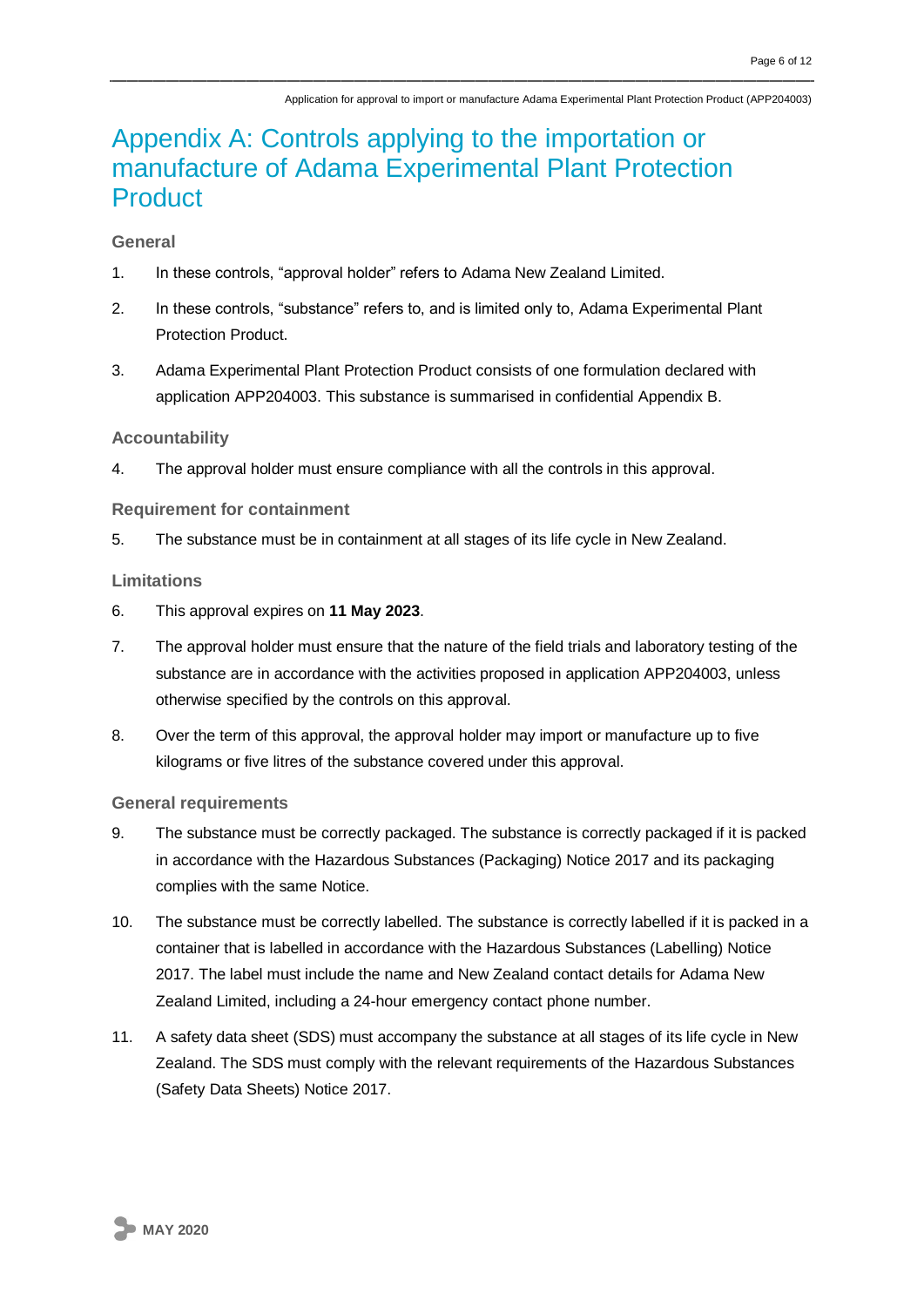#### **Workplace site and storage requirements**

12. Clauses 39 to 42 of the Hazardous Substances (Hazardous Property Controls) Notice 2017 apply to this approval, as if the substance was a class 9.1A.

#### **Containment facility**

- 13. The approval holder must only conduct laboratory studies for the substance at the test facility described by the approval holder in the application. This facility is described as the "containment facility".
- 14. Unauthorised persons must be excluded from the containment facility.
- 15. The containment facility must, as far as is reasonably practical, be managed so as to exclude unwanted organisms.

#### **Field trial sites**

- 16. Each field trial of a substance must be undertaken in containment within an area specifically designated as a 'field trial site'. This site may be all or part of a property or facility.
- 17. The field trial sites must include:
	- a. all preparation, storage and operational areas related to the study
	- b. all necessary buffer zones
	- c. any area used for cleaning equipment or disposing of rinse water
	- d. any area on which any excess mixture of the substance is applied.
- 18. The field trial sites must only be land or facilities that the public cannot legally access without permission of the owner or legal occupier.
- 19. Unauthorised people must be excluded from the field trial sites.
- 20. Signs must be displayed at every vehicular and pedestrian entrance to the field trial sites for the duration of the trials. The signs must state :
	- a. that the site is subject to the trial of a hazardous substance
	- b. the general type of hazards of the substance that is being trialled
	- c. the immediate response action to be taken in an emergency
	- d. that unauthorised access to the site is not permitted
	- e. a 24-hour emergency contact phone number
- 21. The management of the signs referred to in Control 20 must be compliant with regulation 2.5(2) of the Health and Safety at Work (Hazardous Substances) Regulations 2017, as if references to regulation 2.6 in those regulations were references to Control 20 of this approval.
- 22. Field trial sites that are at risk of entry by grazing animals must be secured by stock-proof fencing to exclude grazing animals for the duration of the trial.

**Use**

23. The substance must only be used in a workplace.

**MAY 2020**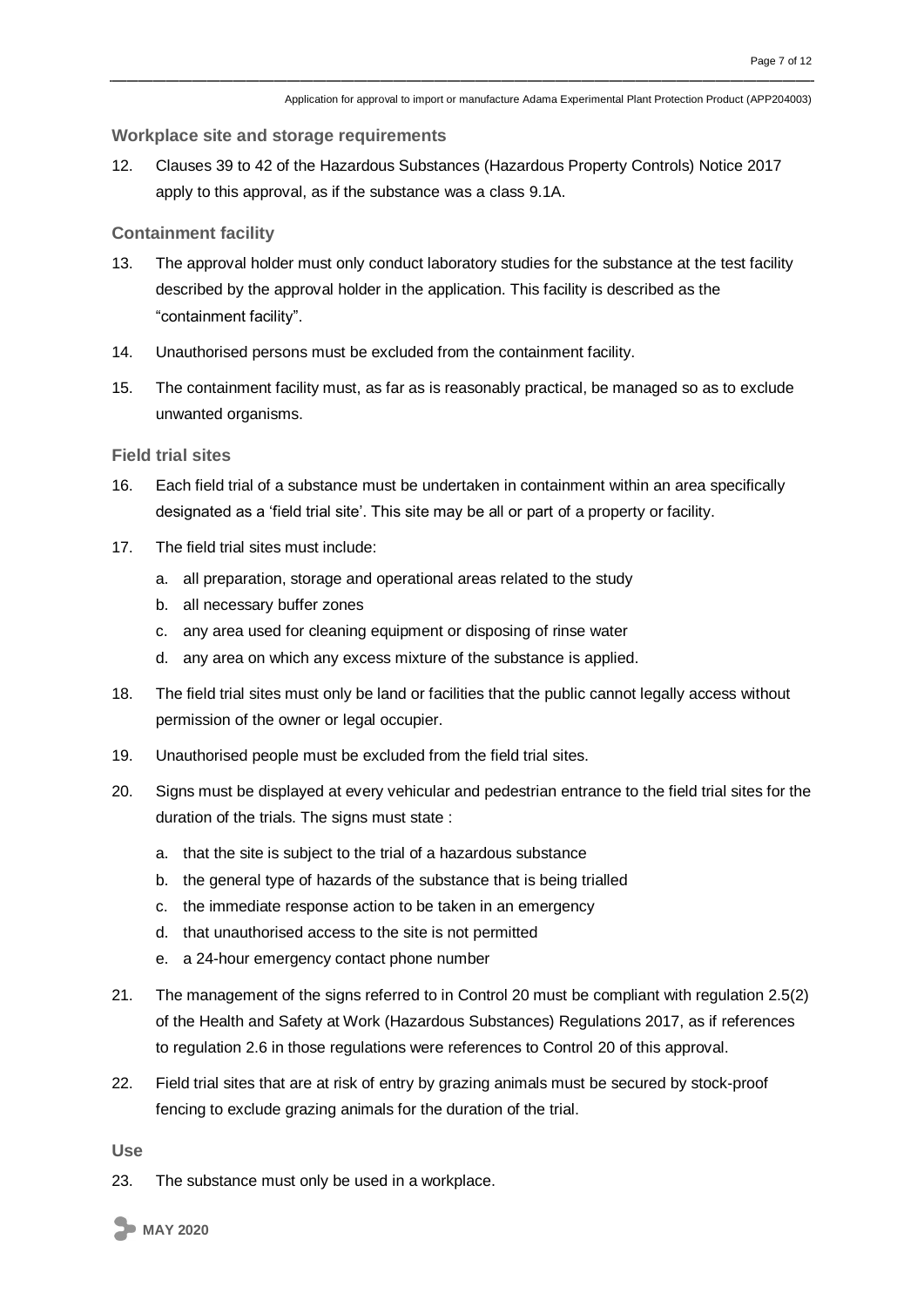- 24. The substance must only be applied using ground-based methods.
- 25. The substance must not be applied directly to, or enter into water or a waterway.
- 26. The substance must not be used outdoors as bait, or part of a bait, to target vertebrate species.
- 27. Any crop or produce to which the substance is applied must not be used for food by people or animals, unless that use is specifically permitted by the Agricultural Compounds and Veterinary Medicines group of the Ministry for Primary Industries.
- 28. The use of the substance must be compliant with clause 46 of the Hazardous Substances (Hazardous Property Controls) Notice 2017, as if the substance was a class 9 pesticide.
- 29. The use of the substance must be compliant with clause 47 of the Hazardous Substances (Hazardous Property Controls) Notice 2017, as if the substance was a class 9 pesticide.
- 30. The field trials must not result in exposure of any of the substance to a place in which people or organisms may be significantly adversely affected by the substance.
- 31. All reasonable steps must be taken to ensure that non-target species are not adversely affected by the use of the substance.
- 32. The use of the substance as a seed treatment must be compliant with clause 54 of the Hazardous Substances (Hazardous Property Controls) Notice 2017, as if the substance was a class 9.3 pesticide.
- 33. The use of the substance in a granular form must be compliant with clause 55 of the Hazardous Substances (Hazardous Property Controls) Notice 2017, as if the substance was a class 9.3 pesticide.
- 34. The use of the substance must be compliant with clause 58 of the Hazardous Substances (Hazardous Property Controls) Notice 2017, as if the substance was a class 9.4 pesticide.
- 35. Any person that handles the substance must use personal protective clothing or equipment that is designed, constructed, and operated to ensure that the person:
	- a. does not come in contact with the substance
	- b. is not exposed to a concentration of the substance that may cause an adverse effect to the person.

#### **Storage**

36. The substance must be held in a locked container when not in use.

#### **Transport**

37. No person may transport the substance on a passenger service vehicle<sup>3</sup>.

1

 $3$  As defined in section 2(1) of the Land Transport Act 1998.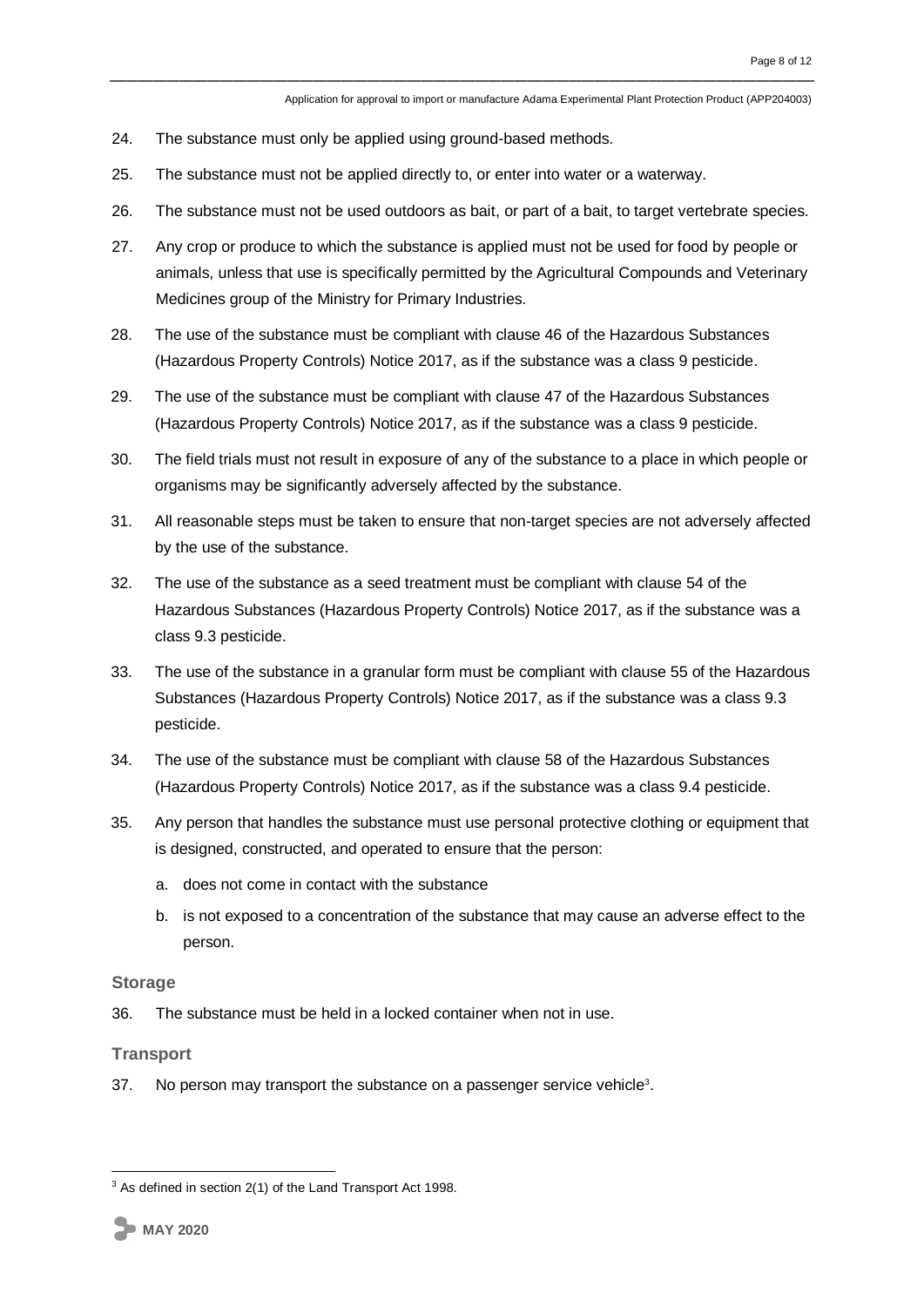**Disposal**

- 38. The disposal of the substance must be in compliance with the Hazardous Substances (Disposal) Notice 2017.
- 39. Any equipment used to prepare or apply the substance must be cleaned after use, and the rinsate either sprayed within the field trial site or disposed of in compliance with the Hazardous Substances (Disposal) Notice 2017.
- 40. Any crop or produce to which the substance is applied, and is not permitted to be used as food by Control 27, must be disposed of by mulching, ploughing-in, composting or burial at the field trial site or by disposal at an approved landfill.
- 41. At the expiry of this approval, the substance must:
	- a. have been used up, or
	- b. have been disposed of, or
	- c. have been exported, or
	- d. be contained in a laboratory compliant with Part 18 of the Health and Safety at Work (Hazardous Substances) Regulations 2017, or
	- e. be covered under a new approval.

**Personnel qualifications**

- 42. The qualification for a person that mixes, loads, or otherwise handles the substance in preparation for application must be compliant with the relevant qualification requirements in clauses 60, 63 and 64 of the Hazardous Substances (Hazardous Property Controls) Notice 2017 as if the substance was a class 9.1A, 9.2A, 9.3A, or 9.4A pesticide or plant growth regulator.
- 43. Any person entering the field trial site must have received sufficient instruction on the containment regime to enable the person to meet their responsibilities under this approval.

#### **Record keeping and notification**

- 44. Written records must be kept of the amount of the substance imported or manufactured under this approval.
- 45. Written records must be kept for each time the substance is trialled. These records must include the information specified in clause 48(3) of the Hazardous Substances (Hazardous Property Controls) Notice 2017.
- 46. All records kept under this approval must be held by the approval holder for not less than three (3) years after the date on which this approval expires.
- 47. The approval holder must provide any records kept under this approval to the EPA or WorkSafe New Zealand within five (5) working days of the approval holder receiving a written request from the EPA or WorkSafe New Zealand.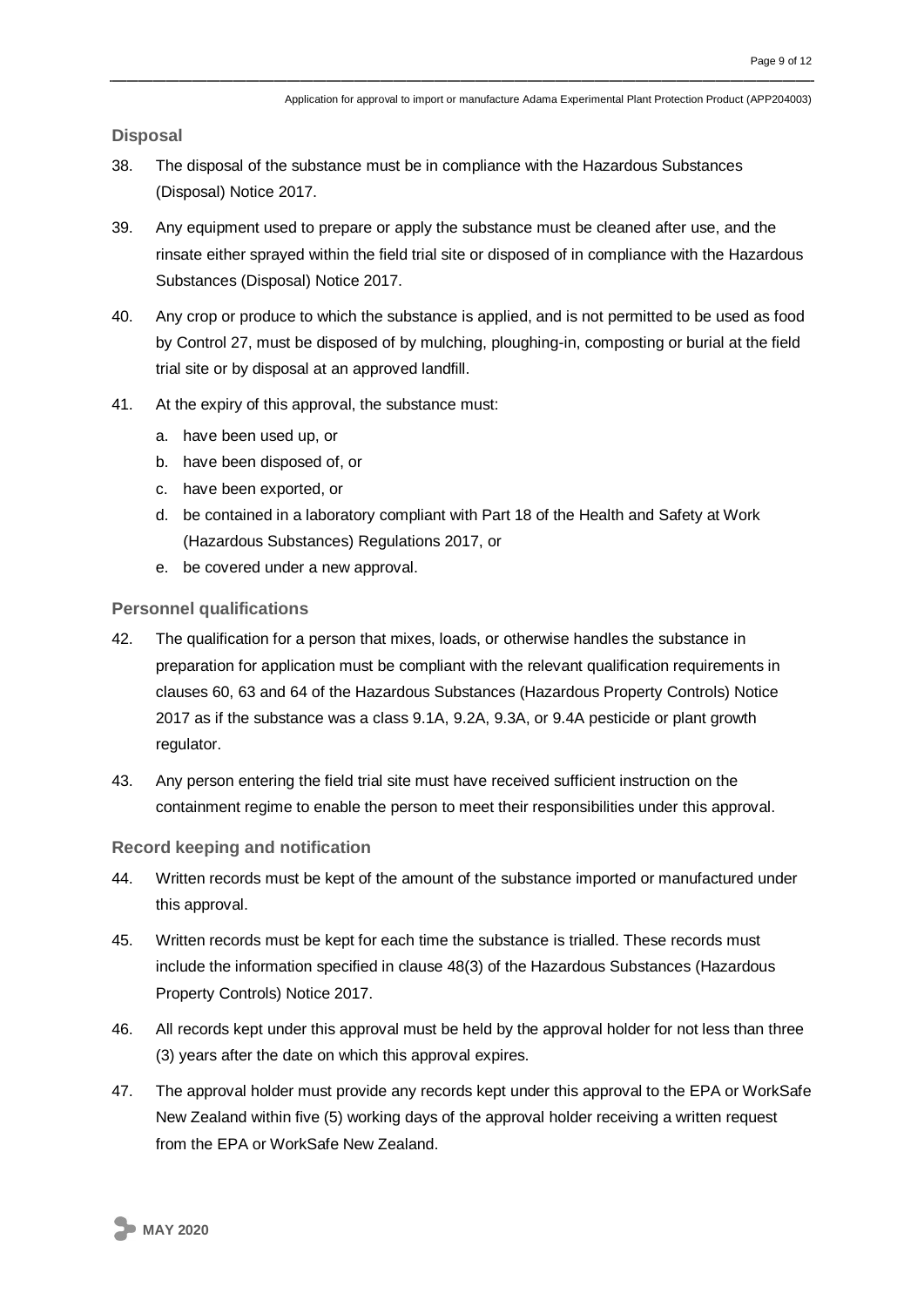Application for approval to import or manufacture Adama Experimental Plant Protection Product (APP204003)

- 48. The approval holder must keep a record of the substance that is imported or manufactured under this approval. The record must include:
	- a. the unequivocal identification of the substance;
	- b. the approval number for this containment (**HSC100236**);
	- c. the composition of the substance;
	- d. the dates of substance import or manufacture; and
	- e. the total quantity of the substance imported or manufactured.
- 49. The approval holder must notify the EPA in writing before the start of any field trial under this approval. The notification must include:
	- a. the application number: APP204003
	- b. the HSNO approval number **HSC100236**
	- c. the name and contact information for the person responsible for the trial
	- d. the physical address of the field trial location
	- e. the area of land or property that is designated as the field trial site
	- f. the date on which the trial will commence and the expected duration of the trial, and
	- g. the name (as given with APP204003) and total quantity of the substance that will be applied.

#### **Emergency management**

- 50. Any spillage of the substance must be contained, prevented from entering into any waterway, and absorbed with an appropriate material. This material must then be disposed of in compliance with the Hazardous Substances (Disposal) Notice 2017.
- 51. Any facility that contains the substance must be able to be readily decontaminated in the event of a spill.

#### **Breach of containment**

- 52. If any of the substance is applied other than in the intended application area, or is lost or spilt, the approval holder must report the nature and quantity of the substance within 24 hours of this incident to the EPA and the Regional Council or councils in whose area the incident occurred.
- 53. If for any reason a breach of containment occurs, other than those specified in Control 52, the approval holder must report the nature of the incident to the EPA within 24 hours of the incident occurring.

#### **Interpretation**

54. Unless defined below, terms used in the controls have the same meaning as defined in the Act or Notices made under the Act.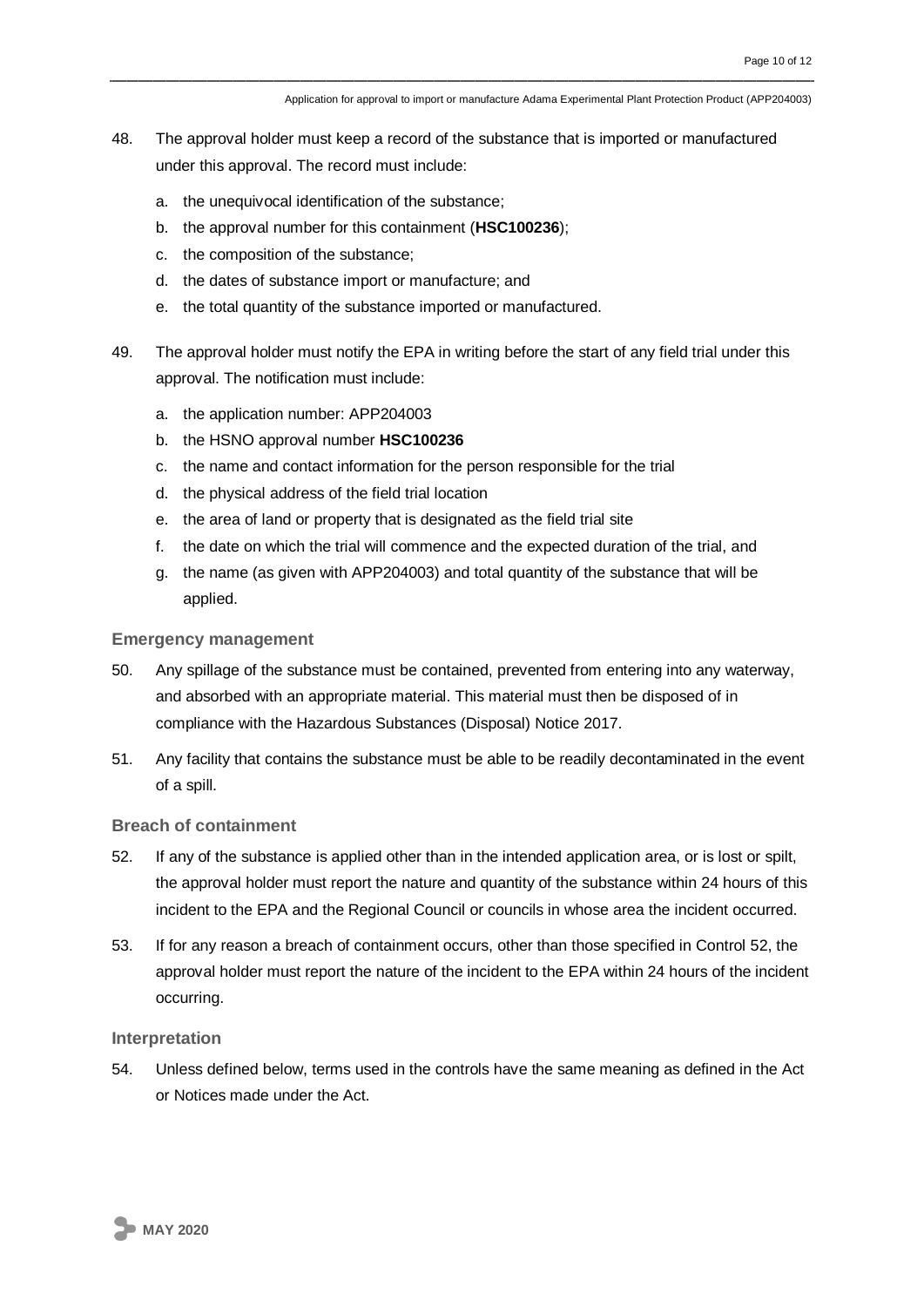Application for approval to import or manufacture Adama Experimental Plant Protection Product (APP204003)

| Term                                | <b>Definition</b>                                                                                                                                                           |
|-------------------------------------|-----------------------------------------------------------------------------------------------------------------------------------------------------------------------------|
| Ground-based application<br>methods | These methods include, but are not limited to, application by ground-boom,<br>airblast or knapsack, and do not include aerial application methods.                          |
| waterway                            | Includes every river, stream, passage, and channel on or under the ground,<br>whether natural or not, through which water flows, whether continuously or<br>intermittently. |